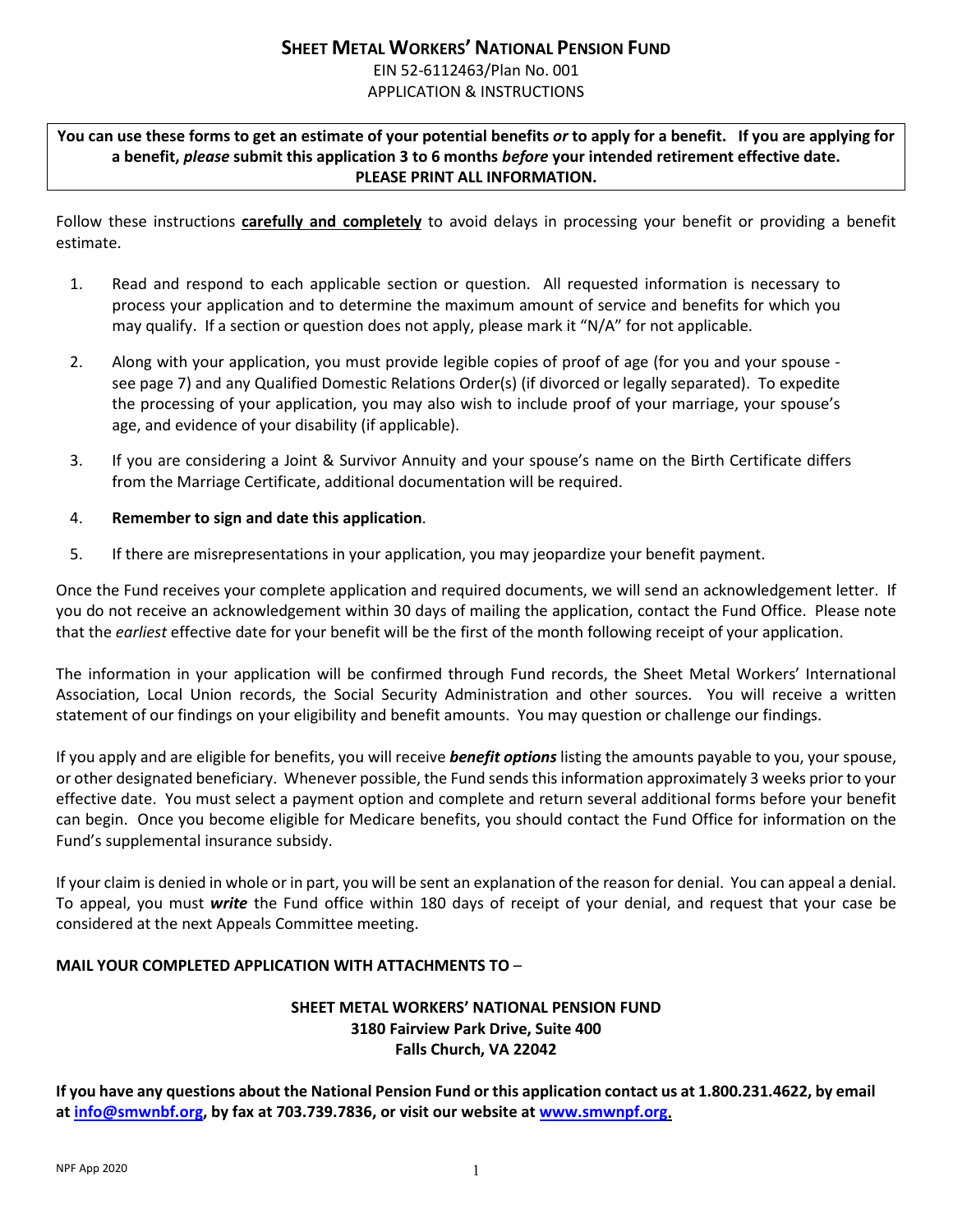

# SHEET METAL WORKERS' NATIONAL PENSION FUND

**3180 Fairview Park Drive, Suite 400**

**Falls Church, VA 22042**

# **CHECK ONE OF THE FOLLOWING:**

**I WANT TO APPLY FOR INFORMATION ABOUT MY BENEFIT.** 

**1 WANT TO APPLY FOR A PENSION TO BE EFFECTIVE \_\_\_\_\_\_\_\_\_\_\_\_\_\_\_\_\_\_\_\_\_\_\_\_** 

(If *you are applying for a Full Disability Benefit - please refer to page 4)*

## **PERSONAL DATA**

|                                 |          |                                                                                          |        |         | _________________ LOCAL UNION #_________                                                                                   |  |  |
|---------------------------------|----------|------------------------------------------------------------------------------------------|--------|---------|----------------------------------------------------------------------------------------------------------------------------|--|--|
|                                 | (First)  | (Middle) (Last)                                                                          |        |         |                                                                                                                            |  |  |
|                                 |          |                                                                                          |        |         |                                                                                                                            |  |  |
| <b>ADDRESS</b>                  |          |                                                                                          |        |         | <u> 1989 - Johann John Stoff, deutscher Stoffen und der Stoffen und der Stoffen und der Stoffen und der Stoffen u</u>      |  |  |
|                                 | (Number) | (Street)                                                                                 |        |         |                                                                                                                            |  |  |
|                                 | (City)   |                                                                                          |        | (State) | (Zip Code)                                                                                                                 |  |  |
|                                 |          |                                                                                          |        |         |                                                                                                                            |  |  |
|                                 |          |                                                                                          |        |         | PHONE # () _________________________________DATE OF BIRTH ________________________(Acceptable proofs are listed on page 9) |  |  |
|                                 |          | CURRENT MARITAL STATUS: (check one) $\Box$ MARRIED $\Box$                                | SINGLE |         |                                                                                                                            |  |  |
|                                 |          | If applicable, you must submit a copy of any Qualified Domestic Relation Order(s) (QDRO) |        |         |                                                                                                                            |  |  |
|                                 |          |                                                                                          |        |         |                                                                                                                            |  |  |
|                                 |          |                                                                                          |        |         |                                                                                                                            |  |  |
| <b>WORK HISTORY INFORMATION</b> |          |                                                                                          |        |         |                                                                                                                            |  |  |
|                                 |          |                                                                                          |        |         |                                                                                                                            |  |  |
|                                 |          |                                                                                          |        |         |                                                                                                                            |  |  |
|                                 |          | Name of last employer you worked for under a Union collective bargaining agreement.      |        |         |                                                                                                                            |  |  |
|                                 |          | Last date you were employed with this Union employer ___________________________         |        |         |                                                                                                                            |  |  |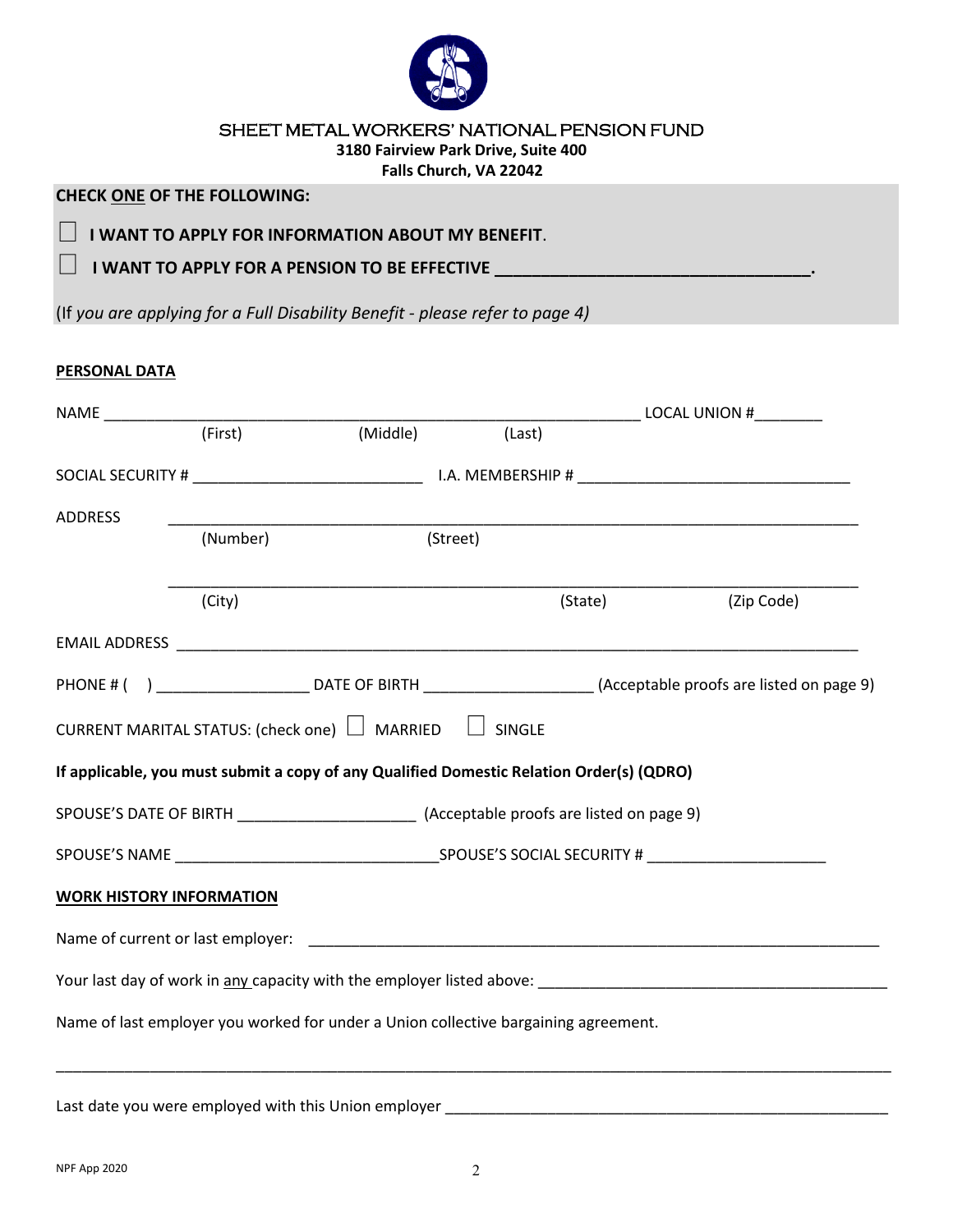

**UNION MEMBERSHIP**: List below all SMART local unions of which you have been a member.

| <b>DATES OF MEMBERSHIP</b>       |                         | <b>LOCAL</b>  | <b>ADDRESS OF</b>  |
|----------------------------------|-------------------------|---------------|--------------------|
| <b>FROM</b><br><b>MONTH/YEAR</b> | ΤO<br><b>MONTH/YEAR</b> | <b>NUMBER</b> | <b>LOCAL UNION</b> |
|                                  |                         |               |                    |
|                                  |                         |               |                    |

List below any Local Union affiliated with SMART that you worked as a permit, an applicant, or *apprentice*. **If available**, provide a copy of your Apprenticeship Certificate and indenture papers

| <b>DATES OF MEMBERSHIP</b>       |                         | <b>LOCAL</b>  |                          |
|----------------------------------|-------------------------|---------------|--------------------------|
| <b>FROM</b><br><b>MONTH/YEAR</b> | ΤO<br><b>MONTH/YEAR</b> | <b>NUMBER</b> | <b>CLASSIFICATION(S)</b> |
|                                  |                         |               |                          |
|                                  |                         |               |                          |

List below all sheet metal work you performed *before* you joined a local union.

| <b>DATES OF EMPLOYMENT</b> |                   | <b>LOCAL</b>  |                                        |
|----------------------------|-------------------|---------------|----------------------------------------|
| <b>FROM</b>                | TO                | <b>NUMBER</b> | <b>NAME AND ADDRESS OF EMPLOYER(S)</b> |
| <b>MONTH/YEAR</b>          | <b>MONTH/YEAR</b> |               |                                        |
|                            |                   |               |                                        |
|                            |                   |               |                                        |
|                            |                   |               |                                        |

**Military Service –** Military service can sometimes count towards pension credit. List below the dates in which you served on *active* duty in the U.S. Armed Services and attach a photocopy of your form DD-214 or other documentation.

**ACTIVE DUTY DATES: FROM: TO:** TO:

Periods of disability may help avoid a break in service. Provide the following data if applicable.

| <b>DATES OF DISABILITY</b> |                      |                                  |
|----------------------------|----------------------|----------------------------------|
| <b>FROM MONTH/YEAR</b>     | <b>TO MONTH/YEAR</b> | <b>DESCRIPTION OF DISABILITY</b> |
|                            |                      |                                  |
|                            |                      |                                  |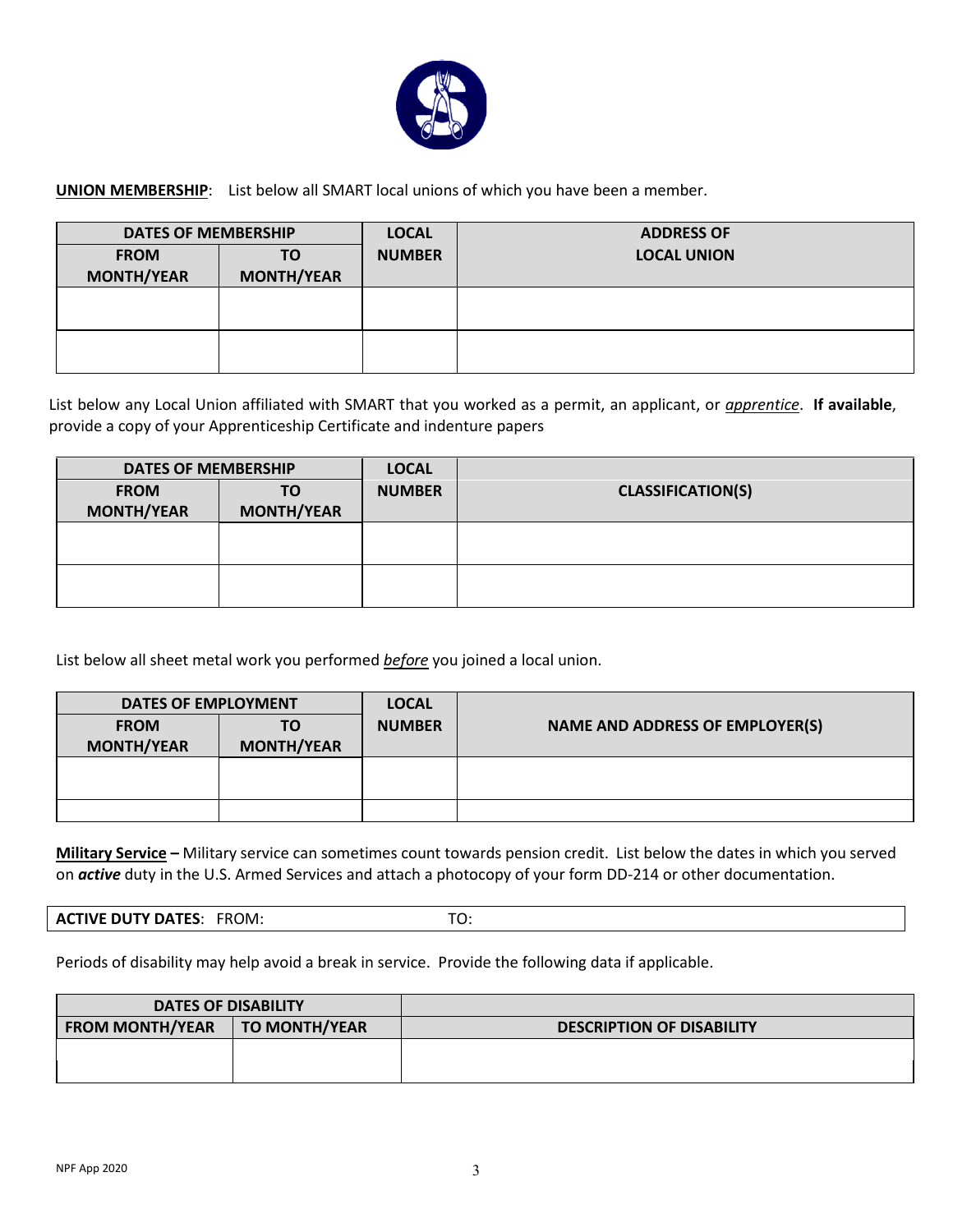

**Vesting Service** - Work for a Contributing Employer in management or other position - not covered by a Collective Bargaining Agreement - might count for vesting (special rules apply). List below any such work.

| <b>DATES OF EMPLOYMENT</b>       |                         | <b>NAME OF</b>            |
|----------------------------------|-------------------------|---------------------------|
| <b>FROM</b><br><b>MONTH/YEAR</b> | TΟ<br><b>MONTH/YEAR</b> | <b>EMPLOYER / ADDRESS</b> |
|                                  |                         |                           |

**Non-covered Sheet Metal Work** is any work (with or without the tools) for a company doing sheet metal work, which does not have a Collective Bargaining Agreement between the Union and the employer. List below any such work.

| <b>DATES OF EMPLOYMENT</b><br><b>FROM</b><br>TO<br><b>MONTH/YEAR</b><br><b>MONTH/YEAR</b> |  | <b>NAME OF</b><br><b>EMPLOYER / ADDRESS</b> |
|-------------------------------------------------------------------------------------------|--|---------------------------------------------|
|                                                                                           |  |                                             |

### **INFORMATION ABOUT THE FULL DISABILITY BENEFIT**

Provided you qualify for disability benefits under the Plan, a Participant must also meet the following conditions:

- 1) The U.S. Social Security Administration has found him or her to be disabled as verified by proof of approval for Social Security Disability Insurance;
- 2) He must have earned a minimum of 10 years of Pension Credit, which must include a minimum of 5 years of Future Service Credit;
- 3) He worked in Covered Employment for at least 435-hours in the 24-month period that immediately preceded the date that he was found to be disabled by the U.S. Social Security Administration;
- 4) He has not at any time performed any work in the Sheet Metal Industry that was not covered by a collective bargaining agreement between the Union and the employer. (It should be noted that the Plan provides a limited opportunity to restore eligibility); and
- **5) The Participant has not attained age 55.**

If eligible, the monthly amount of a Full Disability Benefit will be equal to the monthly amount of the early retirement pension that the Participant would have been eligible to receive if he were age 55 on the effective date.

To be considered for a Full Disability Benefit you **must** complete this application and include a copy of proof of approval for Social Security Disability Insurance benefits from the U.S. Social Security Administration.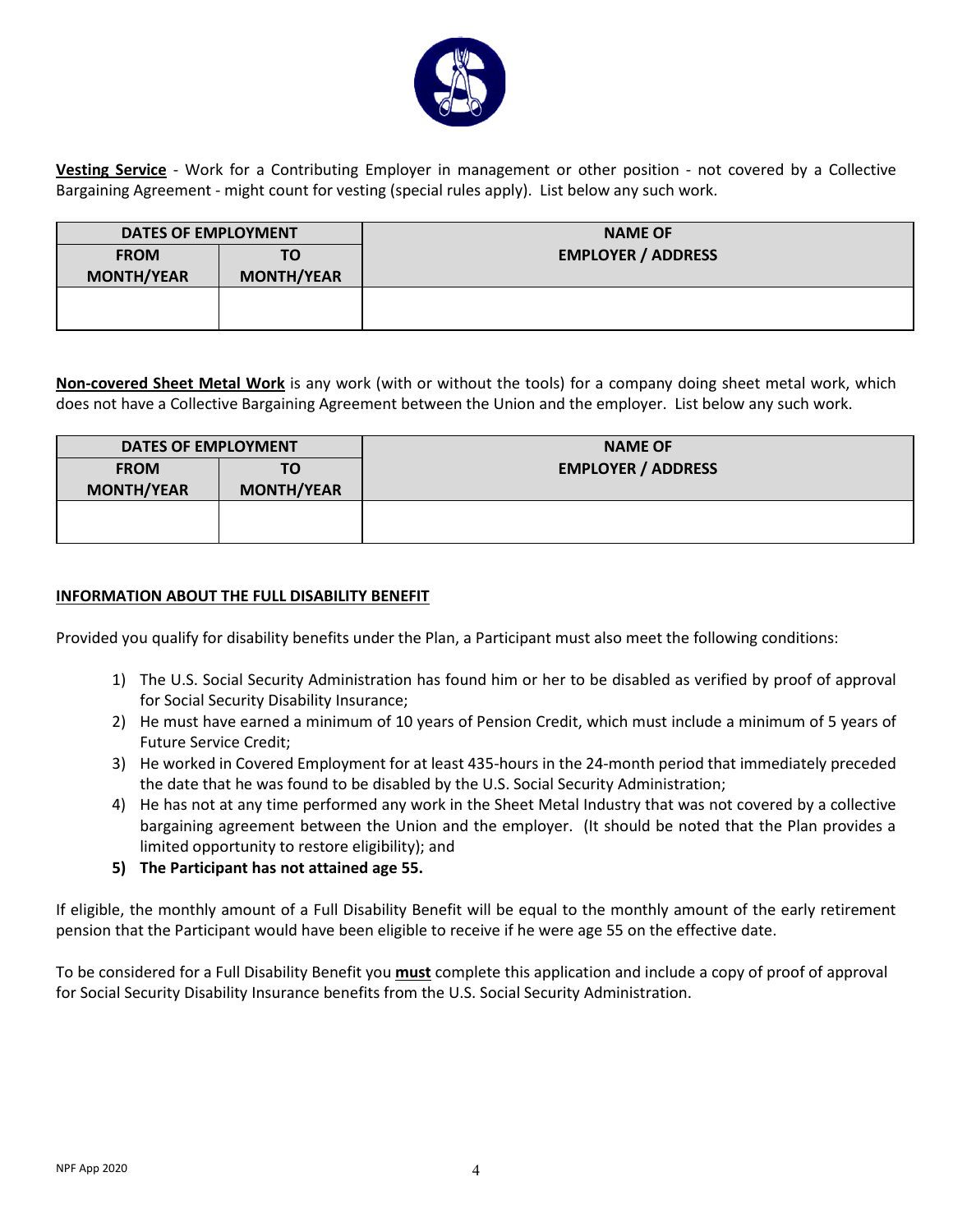

#### **DESIGNATION OF BENEFICIARY**

As a Retiree, I hereby designate the following named beneficiary (ies) to receive the amount of **pension benefits**, if any, payable at my death, under the Rules and Regulations of the Sheet Metal Workers' National Pension Fund. I reserve the right to revoke and change this designation at any time by giving written notice to the Fund Office in the form designated by the Trustees.

| <b>Address of Primary Beneficiary:</b>   | (Number) (Street) |                                                                                                                                                                                                                                |            |  |
|------------------------------------------|-------------------|--------------------------------------------------------------------------------------------------------------------------------------------------------------------------------------------------------------------------------|------------|--|
|                                          | (City)            | (State)                                                                                                                                                                                                                        | (Zip Code) |  |
|                                          |                   |                                                                                                                                                                                                                                |            |  |
|                                          |                   | Social Security Number: Name of the Contract of the Contract of the Contract of the Contract of the Contract of the Contract of the Contract of the Contract of the Contract of the Contract of the Contract of the Contract o |            |  |
| <b>Address of Successor Beneficiary:</b> | (Number) (Street) |                                                                                                                                                                                                                                |            |  |
|                                          | (City)            | (State)                                                                                                                                                                                                                        | (Zip Code) |  |

If you wish to name additional beneficiaries, use an additional piece of paper listing the above information. Be sure to indicate if the designation is Primary or Successor beneficiary.

**NOTE:** This form is NOT intended to designate a Beneficiary(ies) for any Pre-Retirement Death Benefits that may be due if your death were to occur prior to your retirement. In that event, the Plan provides that **if** a benefit is payable it would be paid in equal share as follows:

- to your spouse, if you are not married
- to your children, if you have no children
- to your parents, if you do not have parents,
- to your siblings.

If none of the persons listed above survive you then no benefits are payable under the Plan.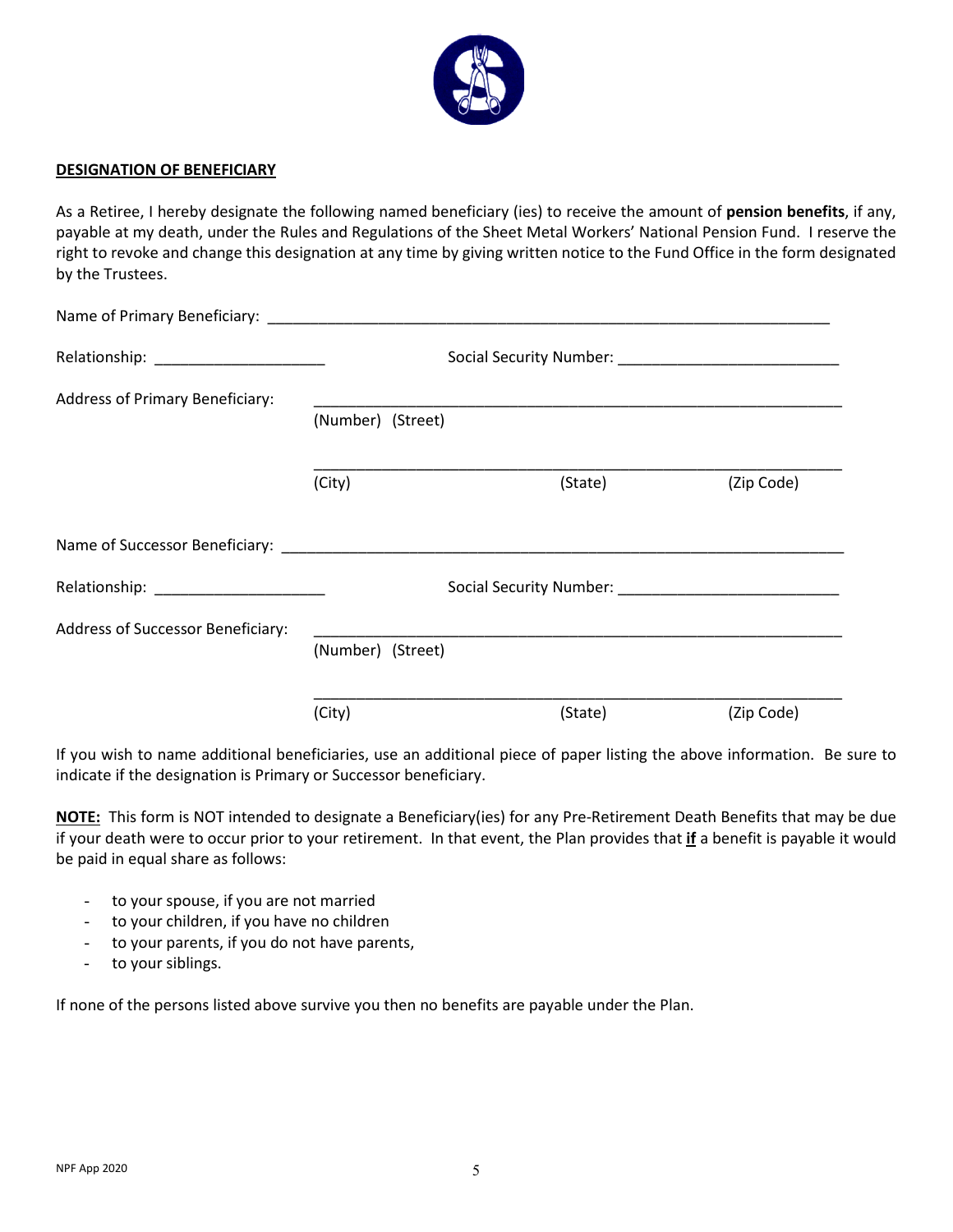

### **CERTIFICATION, SIGNATURE AND DATE :** By my signature, I certify that:

- ♦ I have read the instructions to this application and completed it to the best of my knowledge information and belief.
- ♦ I understand that my eligibility for benefits and the amount of my benefits are based on the accuracy of this application and other material and information I have provided to the Fund.
- ♦ ALL the statements found in this application and in any other material I have submitted to the Fund are complete and accurate.
- ♦ I understand that I am ineligible for pension or disability benefits if I am working in Disqualifying Employment. (See pages 7-8 for details)
- ♦ I understand that the Trustees have the right to recover any payments made to me in error, or payments made because of any false or incorrect statements -- whether deliberate, or by accident, mistake or misunderstanding.
- ♦ I must notify the Fund Office of any change in my personal, marital or employment status.

\_\_\_\_\_\_\_\_\_\_\_\_\_\_\_\_\_\_\_\_\_\_\_\_\_\_\_\_\_\_\_\_\_\_\_\_\_\_\_\_\_\_ \_\_\_\_\_\_\_\_\_\_\_\_\_\_\_\_\_\_\_\_\_\_\_\_\_\_\_\_\_\_\_\_

- ♦ I agree to be bound by all Plan Rules and Regulations as a condition of receipt of benefits.
- ♦ The NPF has my permission to contact employers to obtain information necessary to complete my application.

Signature of Applicant **Date Signed** Date Signed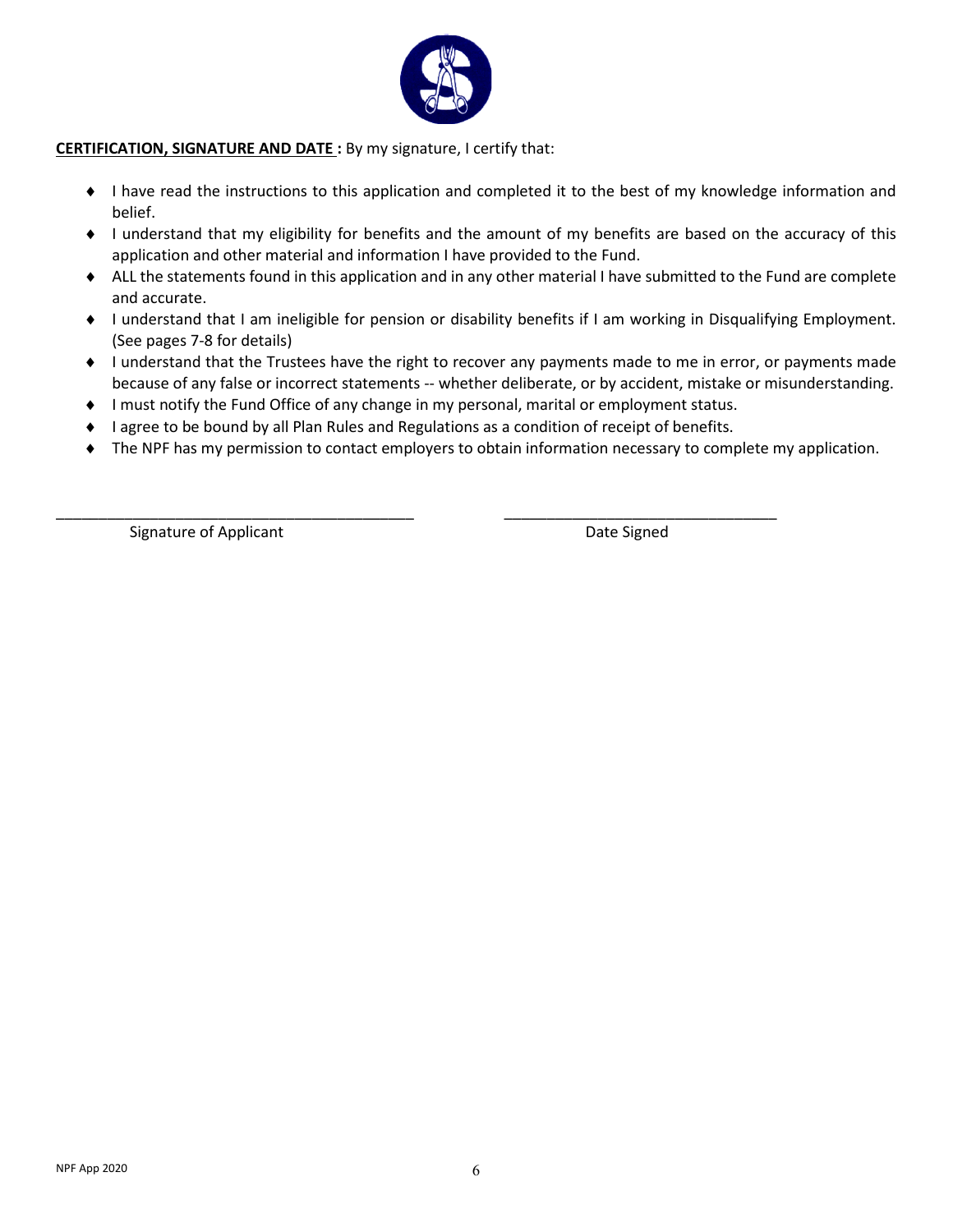

### **SUMMARY OF DISQUALIFYING EMPLOYMENT**

To receive a benefit from the Sheet Metal Workers' National Pension Fund, you must be retired, and continue to stay retired (the only exception is if you have not reached retirement age and qualify for and are receiving a disability benefit because you continue to meet the Plan's disability benefit criteria).

You will not be considered "retired" under the Plan, if you are working in "Disqualifying Employment," even if you have stopped performing work that requires contributions to be made to the Fund. Therefore, you will not be eligible to establish an Effective date of Pension and begin to receive a benefit from the Fund if you are working in Disqualifying Employment. Further, if you work in "Disqualifying Employment" after your Effective Date of Pension, your benefit will be suspended. This is a summary of what is meant by the term "Disqualifying Employment." This is only a summary. The complete definition can be found in Section 8.06 of the Plan, and it controls over anything contained in this summary.

As you can tell from this summary, the Plan's definition of "Disqualifying Employment" is very broad, and opportunities for any type of construction-related work after retirement are very limited. NEITHER THE UNION NOR ANY REPRESENTATIVE OF THE UNION IS AUTHORIZED TO GIVE ANY ADVICE REGARDING BENEFITS UNDER THE FUND OR DISQUALIFYING EMPLOYMENT. Always contact the Fund office IN WRITING if you have questions about your benefits and you should submit a written request to the fund office before doing any type of work on or after your effective date of pension to determine whether it might be considered "disqualifying employment."

### **DISQUALIFYING EMPLOYMENT BEFORE REACHING NORMAL RETIREMENT AGE (65)**

If you are under age 65 (Normal Retirement Age), you are considered to be working in "Disqualifying Employment" if you perform work (whether *paid or unpaid*):

- for a Contributing Employer (whether or not contributions are required to be made for your work);
- for an employer who is in the **same or related business** as a Contributing Employer or in **any business** which is **under the jurisdiction** of the Sheet Metal Workers' International Association; or
- for yourself (**self-employed)** in the **same or related business** as a Contributing Employer or in **any business** which is **under the jurisdiction** of the Sheet Metal Workers' International Association.

Additionally, work in "Disqualifying Employment" includes any employment in the **"Sheet Metal Industry"** that is not covered by a collective bargaining agreement between an employer and the "Union" (that is, the Sheet Metal Workers' International Association or a Local Union chartered by it). The full definition of the term "Sheet Metal Industry" is contained in Section 1.35 of the Plan (a copy of the Plan can be viewed at www.smwnpf.org.

In summary, work in the "Sheet Metal Industry" would be any and all of the following types of work (*paid or unpaid*):

- work that is covered by any of the collective bargaining agreements to which the Union is a party (NOTE: this may not be the same as the collective bargaining agreement in your Local); or
- work that is under the trade jurisdiction of the Union (as described in the SMART constitution); or

● work in a related building trade (NOTE: this can include such things as carpentry, electrical work, plumbing, as well work performed by any of the building trade unions (such as the Teamsters, Laborers, Iron Workers, etc.); or

● any other work that can be assigned to, referred to, or performed by a sheet metal worker because of his or her skills and training as a sheet metal worker (NOTE: this includes – but is not limited to -- ANY skills and training acquired by a sheet metal worker in an apprenticeship or training program, as a result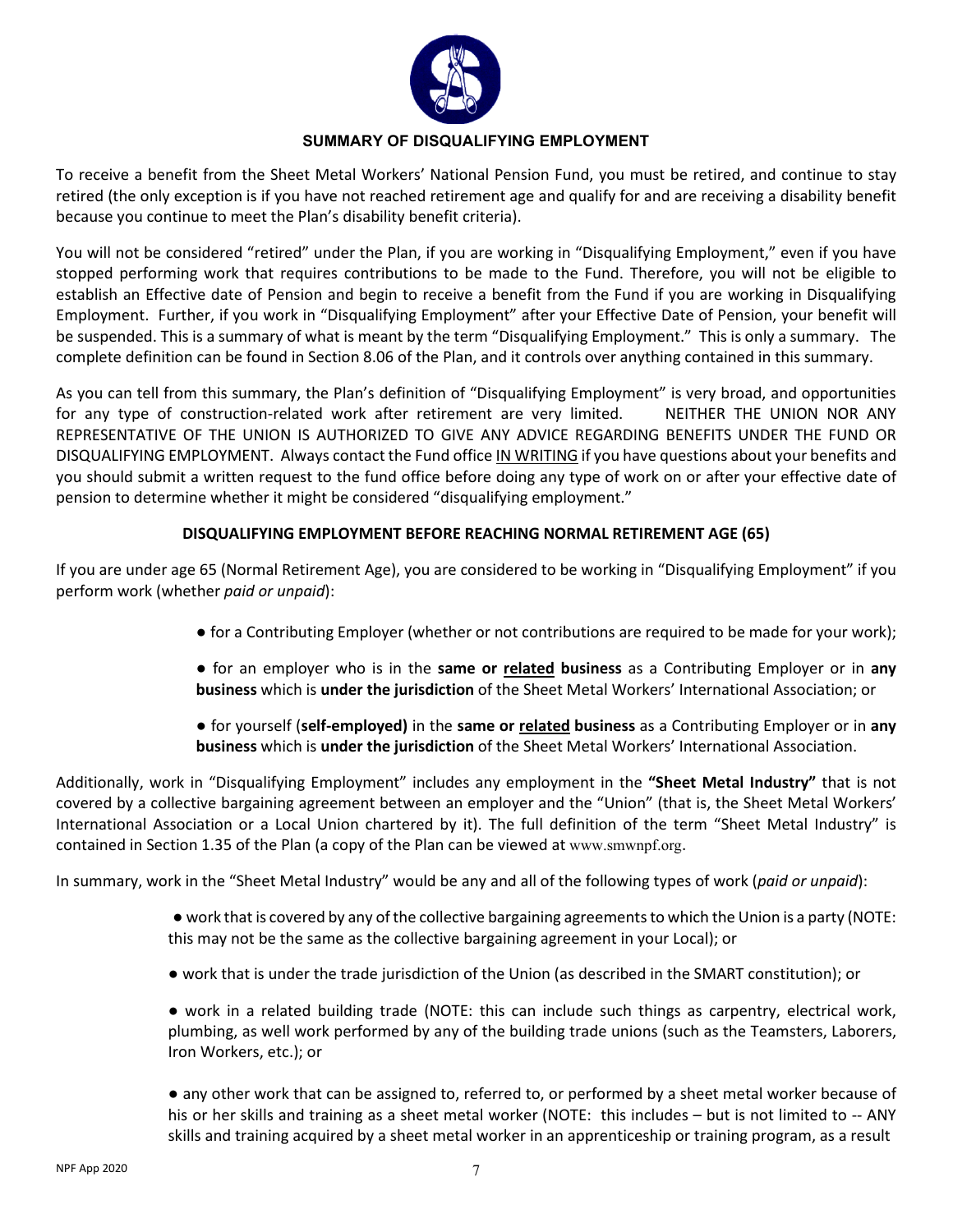of routinely working on a construction site or other type of worksite, or as a result of performing any type of specialty work).

Unless some limited exceptions apply, any amount of the type of work described above, paid or non-paid in any month will disqualify you from receiving a pension payment for that month. In addition, effective July 2003, any work in Disqualifying Employment that occurs after this date and before you reach Normal Retirement Age (age 65), your pension will be subject to suspension the greater of:

- the number of months worked in Disqualifying Employment
- a minimum of 3 months.

Effective 9/1/88, any employment in the Sheet Metal Industry that is not covered by a Union collective bargaining agreement will result in an additional suspension of benefits of 6 months for each calendar quarter in which such employment was performed. (Note, if you are age 62 or older, you may be able to engage in limited employment as described in the following section).

## **Exceptions for Certain Employment after Age 62 and Before Normal Retirement Age (65)**

A Pensioner who has attained age 62, but not Normal Retirement Age (65), is able to work and continue receiving a pension, provided he/she works 40 hours or less in a calendar month, and the work being performed is covered by a Collective Bargaining Agreement between the Union and the Pensioner's Employer, or is for a Related Organization or an apprentice/training fund that is affiliated with the Union.

# **Disqualifying Employment after Attaining Normal Retirement Age**

If you are age 65 or older, the Fund will suspend your monthly benefit for any months, in which you work more than 40 hours in a calendar month in Disqualifying Employment. Disqualifying Employment is employment or self-employment:

- in an industry covered by the Plan when your pension payments began,
- in a geographic area covered by the Plan when your pension payments began, and
- in any trade or craft in which you worked at any time under the Plan.

You are required to report to the Fund Office in writing within 21 days of starting any work of this type.

# **Disability Benefit**

To maintain eligibility for a Full Disability Benefit, a Participant must be totally unable to return to employment in the Disqualifying Employment or any other field of employment as verified by continued entitlement to disability benefits from the U.S. Social Security Administration. If at any time Social Security rescinds their disability benefit, the Pensioner will lose entitlement to a Full Disability Benefit with the Fund.

A Pensioner receiving a Full Disability Benefit shall report in writing to the Fund Office any and all earnings from any employment within 15 days after the end of each month in which he or she had earnings in any sort of employment. If a Pensioner receiving a Disability Benefit works in Disqualifying Employment, the Fund will terminate his or her disability benefit.

After retirement, upon request by the Plan, you may be required to furnish proof that you are still disabled and/or retired by providing information or earnings, continued receipt of disability benefits from the U.S. Social Security Administration, or any other information, which the Trustees may require. Failure to provide the requested information will lead to a suspension of benefits.